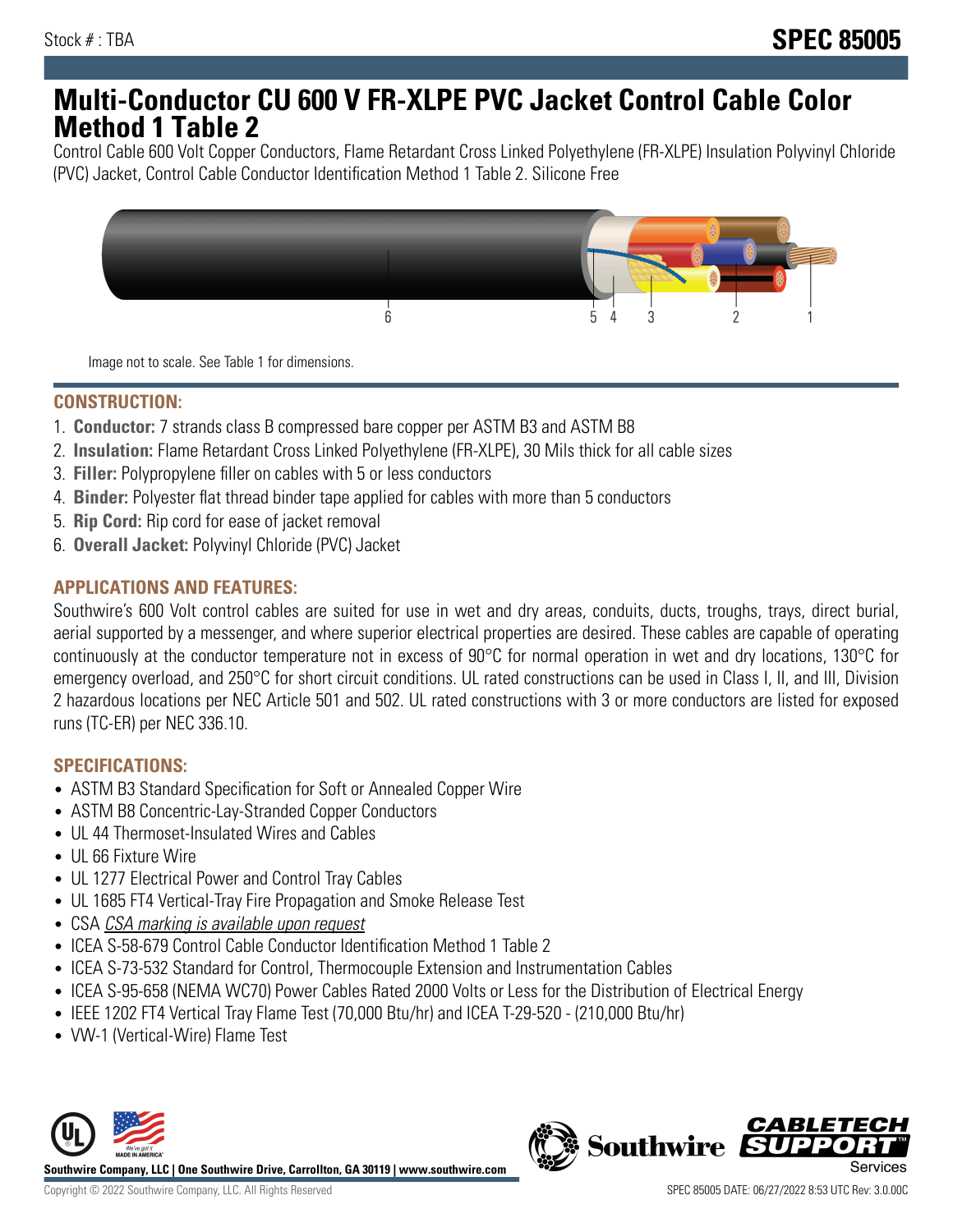#### **SAMPLE PRINT LEGEND:**

#### UL Listed

SOUTHWIRE {UL} XX AWG X/C FR-XLPE CDRS 90C PVC JKT 600V TYPE TC-ER SUN. RES. DIRECT BURIAL YEAR {SEQUENTIAL FOOTAGE MARKS} SEQ FEET

#### Non UL Listed

SOUTHWIRE XX AWG X/C FR-XLPE CDRS 90C PVC JKT 600V SUN. RES. DIRECT BURIAL YEAR {SEQUENTIAL FOOTAGE MARKS} SEQ FEET